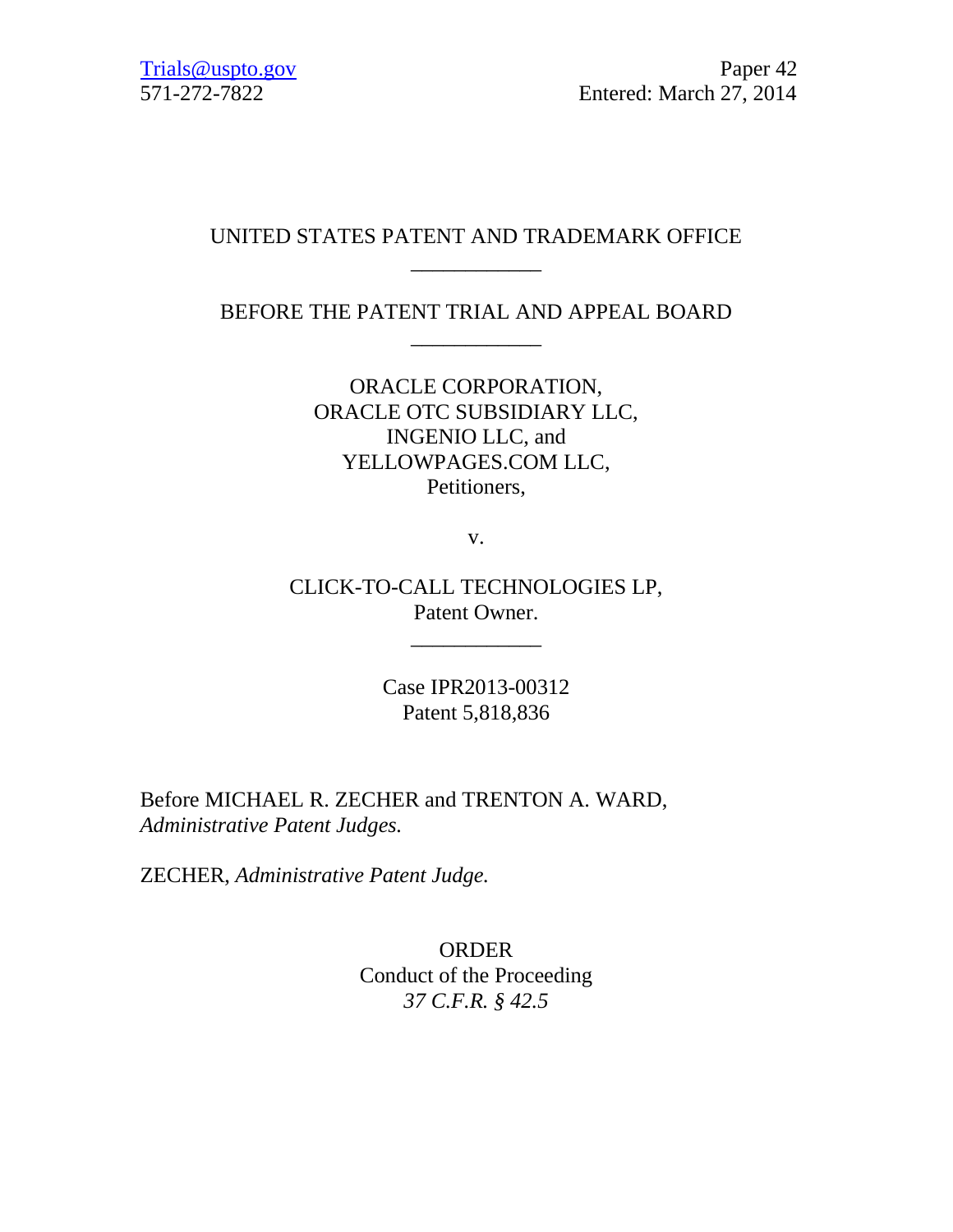A conference call in the above proceeding was held on March 26, 2014, between respective counsel for Petitioners and Patent Owner, and Judges Zecher and Ward. Petitioners initiated the conference call to discuss the following issues.

## *1. Petitioners's compliance with 37 C.F.R. §§ 42.23(a) and 42.24(c)*

Petitioners sought guidance from the Board regarding how they should respond to the "Statement of Material Facts in Dispute" in Patent Owner's Response (Paper 41, Preface at ix) in their Reply to Patent Owner's Response. In particular, Petitioners requested the Board's guidance regarding whether their Reply should include a response to Patent Owner's "Statement of Material Facts in Dispute," and, if so, whether such a response should be included within the fifteen pages allotted for their Reply.

We informed Petitioners that, under 37 C.F.R. § 42.24(c), their Reply should include a short response that admits, denies, or otherwise indicates they cannot admit or deny each fact set forth in Patent Owner's "Statement of Material Facts in Dispute," but such a response need not be included within the fifteen pages allotted for the Reply. We explained that Petitioners may include their response in either a preface or an appendix to their Reply. However, if Petitioners wish to include an additional statement of facts in support of their Reply, according to 37 C.F.R. § 42.24(c), such a statement should be included within the fifteen pages allotted for their Reply.

## *2. Whether Petitioners are permitted to place additional excerpts of a book relied upon by Patent Owner in its Patent Owner Response into the record with their Reply*

Petitioners sought guidance from the Board on whether they could submit additional excerpts of a book into the record with their Reply because

2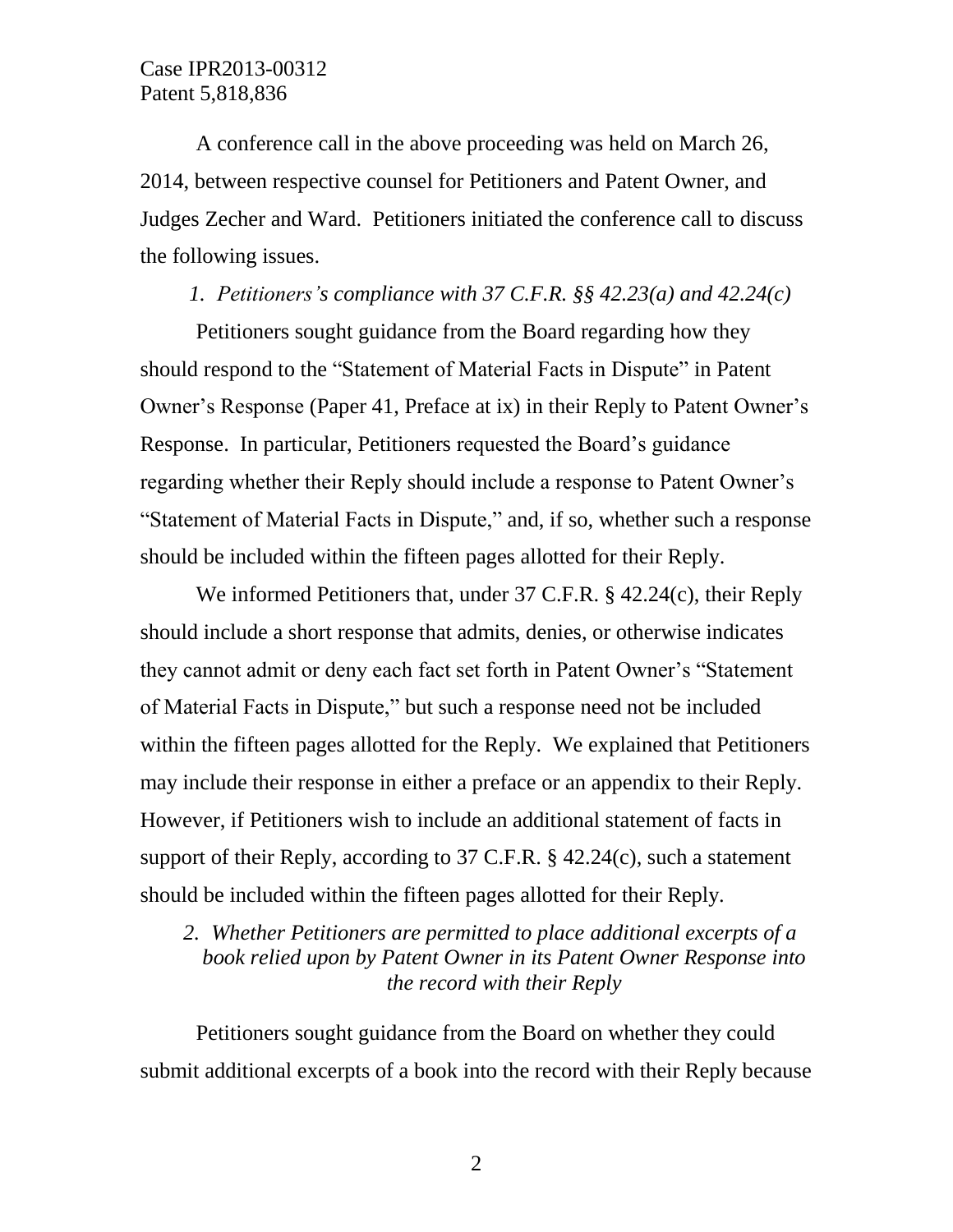## Case IPR2013-00312 Patent 5,818,836

Patent Owner only filed certain portions of the book as an attachment to an Exhibit with its Patent Owner's Response. In response, Patent Owner inquired whether Petitioners should have served an evidentiary objection alleging that Patent Owner's submission of the book was incomplete. We explained that Petitioner may submit additional excerpts of the book with their Reply as long as those excerpts are within the scope of proper rebuttal to the issues raised in Patent Owner's Response.

#### *3. Petitioners request three additional pages for their Reply*

Petitioners argued that, given the number of issues raised in Patent Owner's Response, as well as the voluminous record, e.g., a one hundred page declaration filed by the inventor of U.S. Patent No. 5,818,836 (Ex. 2017), they were requesting three additional pages for their Reply. We indicated that Petitioners's request did not present extraordinary circumstances that justified three additional pages for their Reply. For instance, we noted that only three grounds of unpatentability based on two references were instituted in this proceeding. Paper 26, 30. We also noted that Petitioners need not address issues in their Reply that we already decided in this proceeding.

#### ORDER

Accordingly, it is ORDERED that Petitioners's request for three additional pages for their Reply is DENIED.